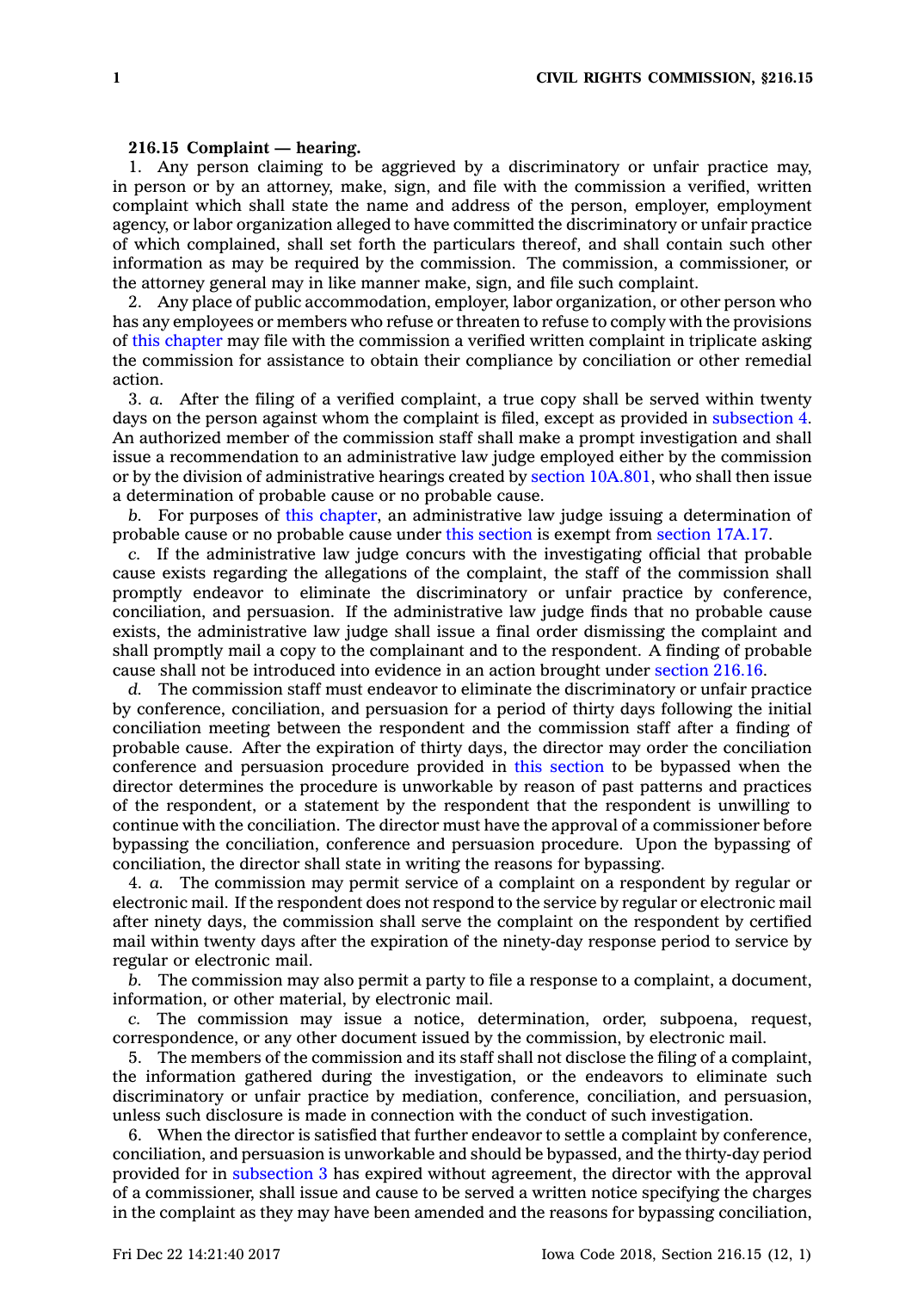if the conciliation is bypassed, and requiring the respondent to answer the charges of the complaint at <sup>a</sup> hearing before the commission, <sup>a</sup> commissioner, or <sup>a</sup> person designated by the commission to conduct the hearing, hereafter referred to as the administrative law judge, and at <sup>a</sup> time and place to be specified in the notice.

7. The case in support of such complaint shall be presented at the hearing by one of the commission's attorneys or agents. The investigating official shall not participate in the hearing except as <sup>a</sup> witness nor participate in the deliberations of the commission in such case.

8. The hearing shall be conducted in accordance with the provisions of [chapter](https://www.legis.iowa.gov/docs/code//17A.pdf) 17A for contested cases. The burden of proof in such <sup>a</sup> hearing shall be on the commission.

9. If upon taking into consideration all of the evidence at <sup>a</sup> hearing, the commission determines that the respondent has engaged in <sup>a</sup> discriminatory or unfair practice, the commission shall state its findings of fact and conclusions of law and shall issue an order requiring the respondent to cease and desist from the discriminatory or unfair practice and to take the necessary remedial action as in the judgment of the commission will carry out the purposes of this [chapter](https://www.legis.iowa.gov/docs/code//216.pdf). A copy of the order shall be delivered to the respondent, the complainant, and to any other public officers and persons as the commission deems proper.

*a.* For the purposes of this [subsection](https://www.legis.iowa.gov/docs/code/216.15.pdf) and pursuant to the provisions of this [chapter](https://www.legis.iowa.gov/docs/code//216.pdf) "remedial action" includes but is not limited to the following:

(1) Hiring, reinstatement or upgrading of employees with or without pay. Interim earned income and unemployment compensation shall operate to reduce the pay otherwise allowable.

(2) Admission or restoration of individuals to <sup>a</sup> labor organization, admission to or participation in <sup>a</sup> guidance program, apprenticeship training program, on-the-job training program or other occupational training or retraining program, with the utilization of objective criteria in the admission of individuals to such programs.

(3) Admission of individuals to <sup>a</sup> public accommodation or an educational institution.

(4) Sale, exchange, lease, rental, assignment or sublease of real property to an individual.

(5) Extension to all individuals of the full and equal enjoyment of the advantages, facilities, privileges, and services of the respondent denied to the complainant because of the discriminatory or unfair practice.

(6) Reporting as to the manner of compliance.

(7) Posting notices in conspicuous places in the respondent's place of business in form prescribed by the commission and inclusion of notices in advertising material.

(8) Payment to the complainant of damages for an injury caused by the discriminatory or unfair practice which damages shall include but are not limited to actual damages, court costs and reasonable attorney fees.

(9) For an unfair or discriminatory practice relating to wage discrimination pursuant to section [216.6A](https://www.legis.iowa.gov/docs/code/216.6A.pdf), payment to the complainant of damages for an injury caused by the discriminatory or unfair practice which damages shall include but are not limited to court costs, reasonable attorney fees, and either of the following:

(a) An amount equal to two times the wage differential paid to another employee compared to the complainant for the period of time for which the complainant has been discriminated against.

(b) In instances of willful violation, an amount equal to three times the wage differential paid to another employee as compared to the complainant for the period of time for which the complainant has been discriminated against.

*b.* In addition to the remedies provided in the preceding provisions of this [subsection](https://www.legis.iowa.gov/docs/code/216.15.pdf), the commission may issue an order requiring the respondent to cease and desist from the discriminatory or unfair practice and to take such affirmative action as in the judgment of the commission will carry out the purposes of this [chapter](https://www.legis.iowa.gov/docs/code//216.pdf) as follows:

(1) In the case of <sup>a</sup> respondent operating by virtue of <sup>a</sup> license issued by the state or <sup>a</sup> political subdivision or agency, if the commission, upon notice to the respondent with an opportunity to be heard, determines that the respondent has engaged in <sup>a</sup> discriminatory or unfair practice and that the practice was authorized, requested, commanded, performed or knowingly or recklessly tolerated by the board of directors of the respondent or by an